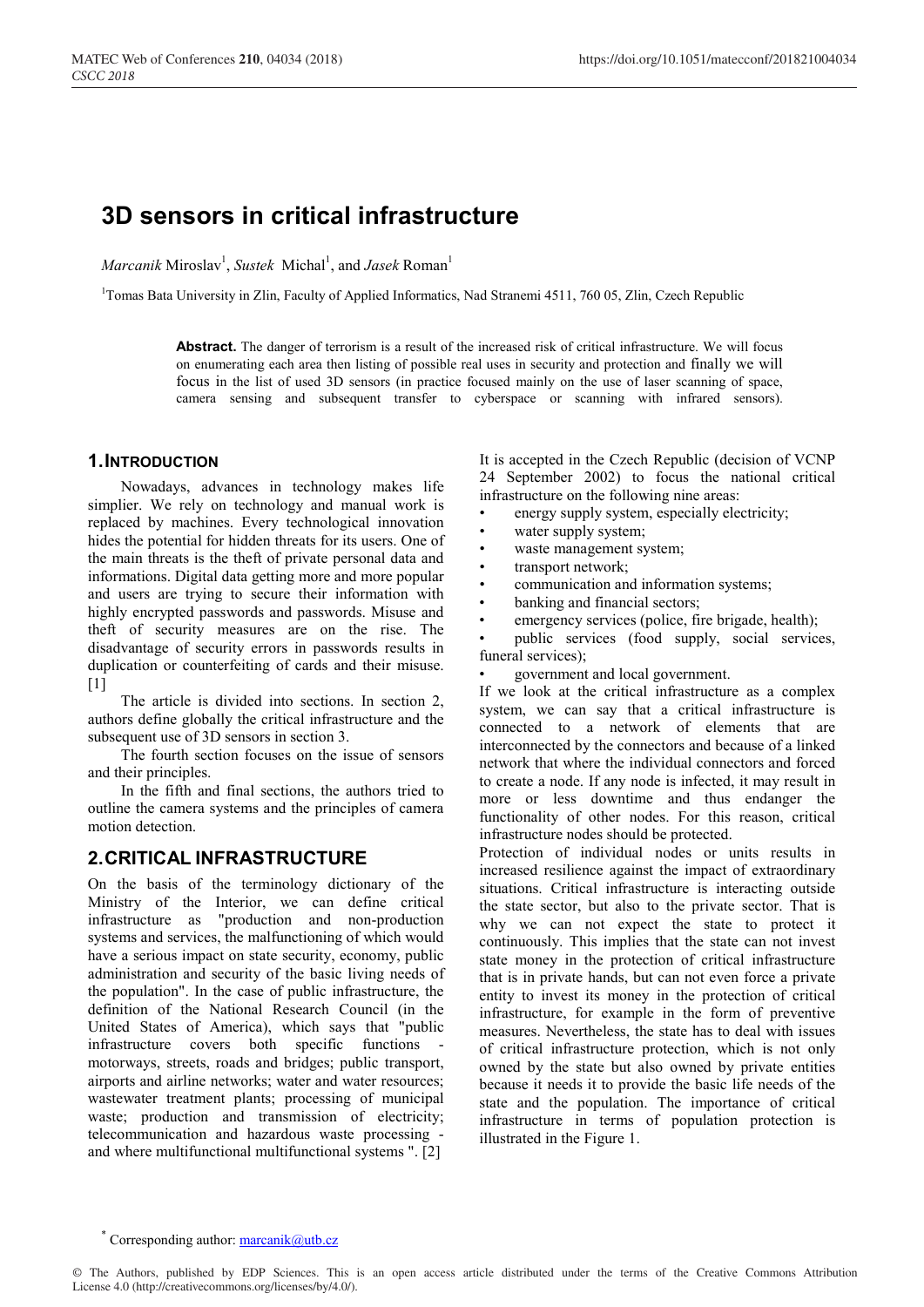

**Fig. 1.** Critical Infrastructure from a Population Protection Point of View [3]

### **2.1. Areas of National Critical Infrastructure approved in 2007[2]**

### Energy

- Gas
- Electricity
- Petroleum and petroleum products
- Water management
- water supply
- security and management of surface water from underground water sources
- sewage system
- Food and Agriculture
- food production
- grooming
- agricultural production
- Health care
- pre-hospital emergency care
- hospital care
- protection of public health
- manufacture, storage and distribution of pharmaceuticals and medical devices

Transport

- road
- railway
- airline
- inland waterway
- Communication and telecommunication networks
- Fixed telecommunication network services
- mobile telecommunication networks
- radio communication and navigation
- satellite communications
- TV and radio broadcasting
- postal and courier services
- Internet access and data services Banking and financial system
- public finance management
- banking

• insurance

• capital market

- Emergency services
- The fire brigade
- Police of the Czech Republic
- Army of the Czech Republic
- Predictive alert and reporting service Public administration
- State administration and local government
- Social protection
- The exercise of justice and the prison system.

# **3. PRACTICAL USE OF 3D SENSORS IN CRITICAL INFRASTRUCTURE**

With the gradual development of miniaturization and increased general threats, 3D security sensors.

#### Biometric authentication **PalmSecure**:

- Verification of physical access / attendance for objects with high security requirements (data centers, research laboratories, critical infrastructure objects, airports, ...)
- Verify users to PC, applications, or server systems
- OEM terminals (POS, ATMs or information kiosks)
- Government / commercial systems for identifying people
- Other industry-specific applications
- By reducing the size of the sensor, reducing its cost, and simplifying development using the SDK, this technology can now be used in a variety of applications.

Modular system for positioning and orientation in space.

Utilization of a two-station long range system for perimeter protection

- Passive sensor system using camera units
- The system will allow accurate measurement of the coordinates of its target velocity vector and target path extrapolation, including data transfer to users
- Focused on the measurement of ground and air targets.

Laser scanning in hydrotechnical assessment of watercourses.

Control and manipulation of the remote robot in infected or life-threatening areas.

# **4. SENSORS**

First of all, what are the sensors or sensors? Sensors are elements that create an input block of the measuring chain that is subsequently in direct contact with the measured environment. Other sensor concepts include sensor, detector, transducer, scanner. [4]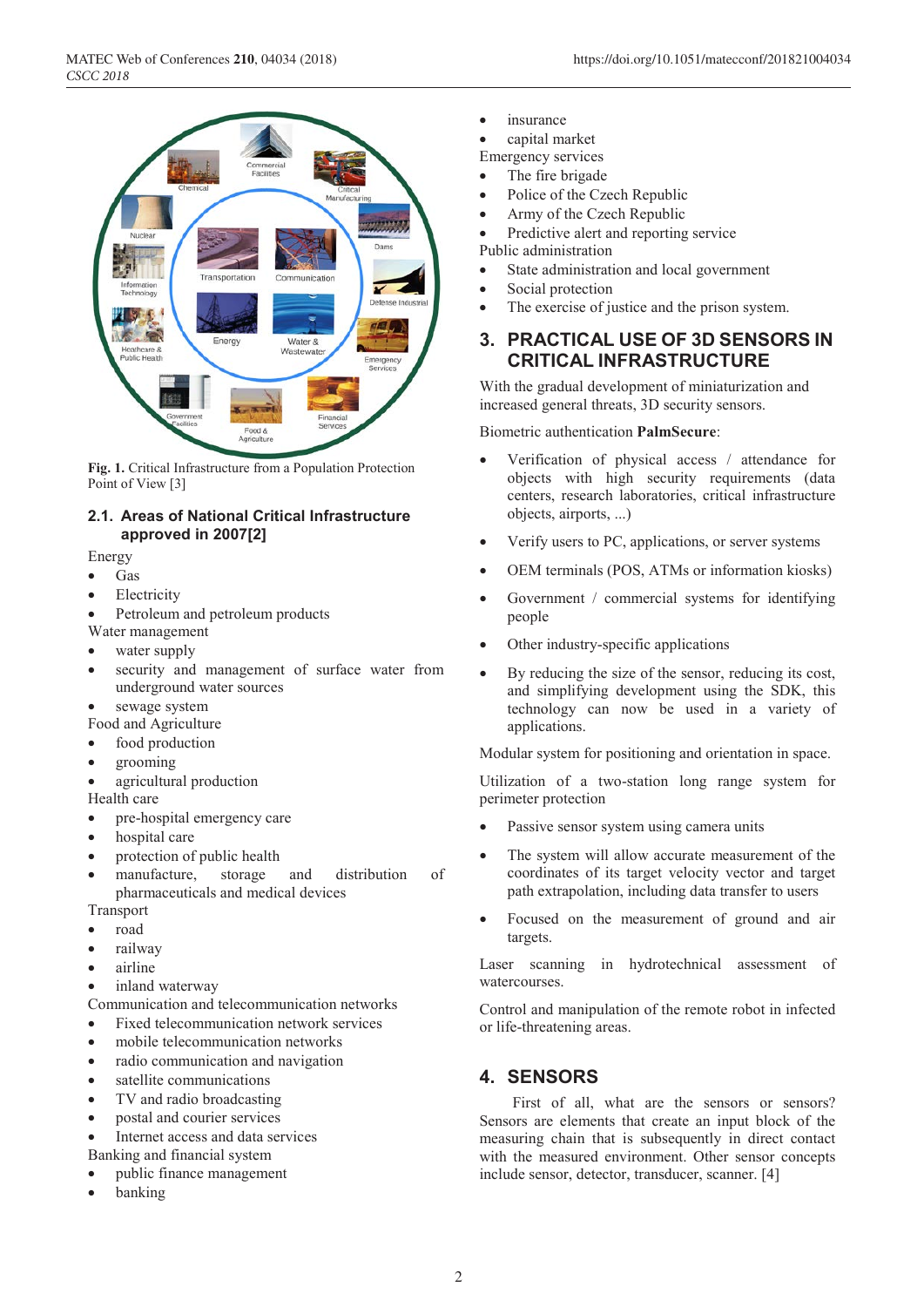Depending on usability, individual sensors can be divided into individual categories:

- For measuring quantities
- For Physical Principles
- For the measured environment
- For signals according to their transformation
- For manufacturing technologies

Changes in the measured quantity are read across the sensitive element often referred to as a sensor and subsequent evaluation directly in the sensor circuits (A / D converter), where the measured value is usually converted to an electrical signal that can be further processed or is equal to the output variable.

The principle of the sensor is illustrated graphically in Figure 2.



Output



Figure 2. Principle shooting [5]

The Beckenbridge and Husson Intelligent Sensor defined the Beckenbridge and Husson Intelligent Sensor in 1978 as: The Intelligent Sensor includes functions for measuring measured data, automatic correction of measured data, it can automatically detect and eliminate abnormal and incorrect values. It also contains a set of algorithms that allow you to respond to changing external conditions. The block diagram can be seen in Figure 3.



Figure 3. The principle of intelligent sensors [5]

Therefore, 3D sensors can be defined as a measuring unit that scans an object in 3D space or occupies angles X, Y and Z. 3D sensors work on the principle of two or more camcorders, or the majority of the laser scanner can be used to capture the third dimension. This makes it possible to transform the whole or just its particular parts into 3D and then analyze the 3D scene and then select the best method of processing. [4]

From the above description, 3D sensors can be divided into two basic categories according to the use of individual sensors. Active and passive scanning.

- Active scanning uses the use of a laser / camera, additional information or other auxiliary equipment. The concept of active scanning is very closely related to the concept of "deep map creation".
- Passive capture uses only one camera / laser sensor than active scanning.

Since these are improved sensors, the categorization of 3D sensors may be similar. Figure 4 shows a general division. [4]



Figure 4. Distribution of 3D sensors [4]

# **5.CAMERA SYSTEMS**

At the time of the Internet and the vastness of technology, motion tracking systems are a big topic with many pros and cons. Almost every street you will notice the installed camera system. Nowadays, this protection of privacy or property is affordable for almost everyone.

### **5.1. Types of surveillance cameras**

We can divide them into three basic groups.

- **Analog cameras**
- **HD-SDI**
- **IP cameras**

### **5.2. Detectors and techniques for detonation**

We divide the motion detectors into four areas according to the functional requirements they perform when protecting the object. These areas are:

- Perimeter protection
- Cloak protection
- Spatial protection
- Subject protection

Motion detectors fall into the area of perimeter and space protection.

For the purpose of protecting property or monitoring people's movement, a lot of mechanisms have been created to achieve this. These include static cameras that are installed in homes. One-sided Motion Detection can be achieved by using photo-frames that capture an ambient image in the event of movement. This method is used, for example, to prove the existence of some rare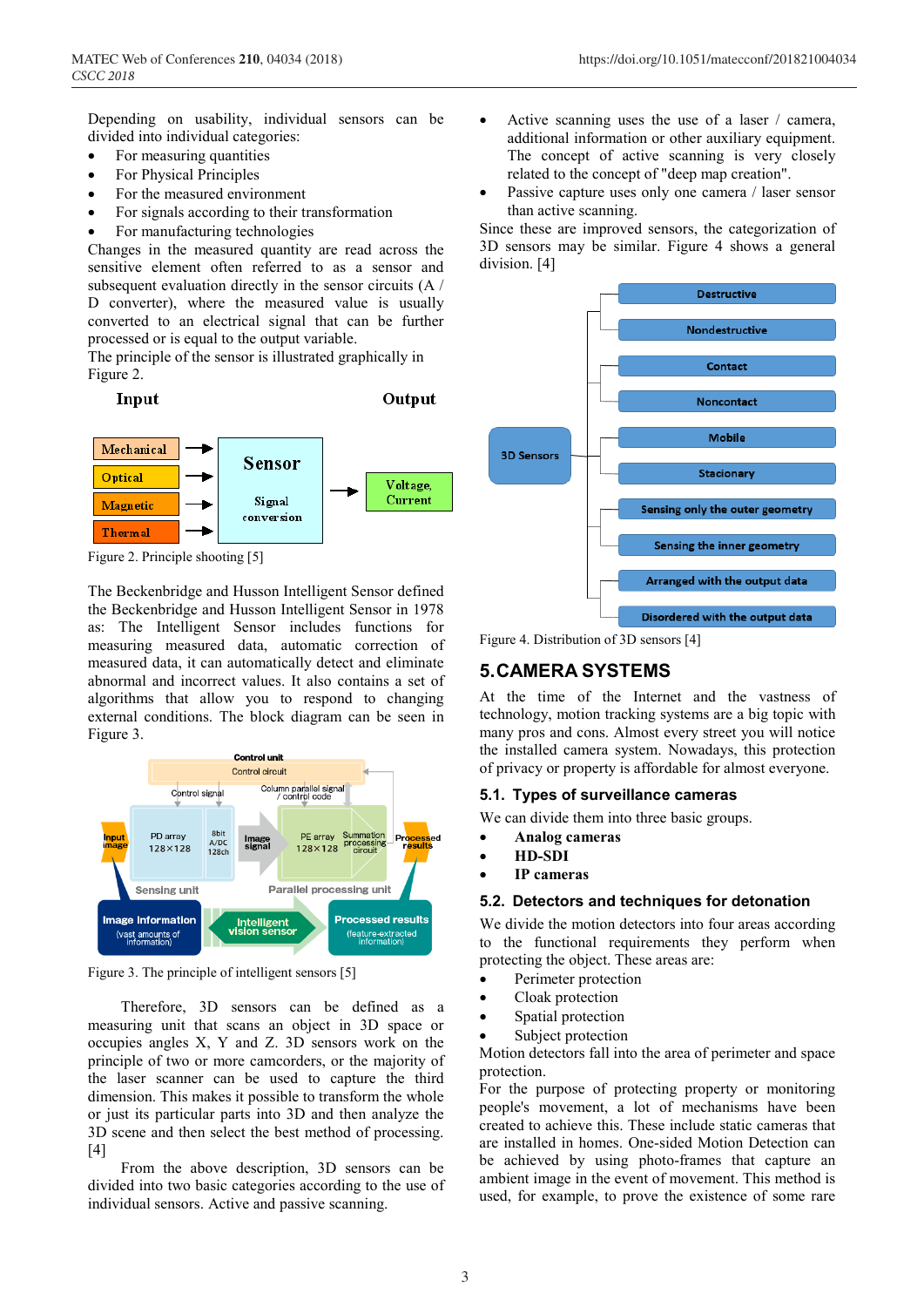animal species. Further, there are thermocouples whose output is an infrared sensor, capturing the heat of the image.[5]

- Motion Detector Pro This mobile app is created for Android. In the case of motion detection, using the built-in camera on your mobile, the user is sent a picture with the move to an email address or a text message to another phone number
- AXIS Video Motion Detection Axis Communication (Axis) is one of the largest cameras security companies. It offers a large number of cameras that are specific to a particular activity.
- Synology Společnost Synology provides operator and management of CCTV systems.
- Background reading This technique is used for motion detection to distinguish the foreground of a frame that contains motion and a background that is invariant.
- Two-frame difference method The method detects motion by comparing the image that is taken as the background and the image that varies over time. This principle only works when all pixels in the foreground move and all background pixels are static.

$$
|I(x, y, t) - B(x, y, t-1)| > Th
$$
 (1)

Mean filter - In this case,  $N$  pictures stored in the buffer are selected from which the background is assembled using an average value. The pixel values from the same frame  $(x, y)$  are selected from each frame in the buffer, and the mean value representing the pixel of the background is the same  $(x, y)$ .

$$
B(x, y, t) = \frac{1}{N} \sum_{i=0}^{N-1} I(x, y, t - i)
$$
 (2)

$$
\left| I(x, y, t) - \frac{1}{N} \sum_{i=0}^{N-1} I(x, y, t-i) \right| > Th \qquad (3)
$$

Median filter - The principle of this procedure, described in equations (4) and (5), is to use the median values of the last  $N$  frames for the background model. In a later improvement of the method, according to Piccardi [9] it is proposed to calculate the median from a set of values consisting of the last of the images and the last calculated median.

$$
B(x, y, t) = median{I(x, y, t - i)} \qquad (4)
$$

$$
|I(x,y,t) - median{I(x,y,t-i)}| > Th
$$
 (5)

• Moving Gaussian Diameter - The Gaussian moving average belongs among recursive techniques, so unlike previous background calculations, the buffer does not use, but recursively updates the background model. It is based on the correct location of one Gaussian probability density function on each pixel of the last  $N$  frames. Gpdf is characterized for each pixel scattering  $σ2$  and mean value μ which are updated over time by means of a rolling average:

$$
\mu_{t+1} = \alpha l_t + (1 - \alpha)\mu_1 \tag{6}
$$

Gaussian Curves - The principle of this procedure is to determine whether an image pixel is part of a

foreground or background using a mixture of  $N$ Gaussian curves that model each pixel. Most often, the value between 3 and 5 is chosen. At any time  $t$ , the specific pixel  $(x0, y0)$  has its own history.

$$
\{X_1, \ldots, X_t\} = \{I(x_0, y_0, i): 1 \le i \le t\}
$$
 (7)

• Threshold - This is one of the image segmentation methods. The result of the threshold is a binary image that contains only 0 or 1 pixels. Depending on which value the pixel will take, the threshold is determined by  $T$ .

$$
f(x) = \begin{cases} 1 \text{ pro } x \geq T \\ 0 \text{ pro } x < T \end{cases} \tag{8}
$$

- Canny Edge Detector One of the main ways to distinguish the size of an object in an image is through edge detection. John Canny described the most used procedure in this category in 1986.
- Morphological operators Algorithms that detect movement often show noise or slight movement that may not always be desirable. For image smoothing, I've decided to use morphological operations to remove noise and highlight areas of interest. The basic elements of this algorithm are binary image and structural element. The procedure consists in applying the element to each pixel of the image, creating a new image. The element can have different size and shape, such as a square, circle, ellipse, etc. Another element that affects the result is the number of iterations of the operation. With greater number of operations, better results are achieved, but overall application runs slow down. If the image is opened or opened. closure, other opening applications, closing the picture will no longer affect. A more detailed description of these operations is described in Haralick, Sternberg, Zhuang.

### **CONCLUSION**

Iit is good to think about Maslow's pyramid of needs, where security is second only, and when choosing specific security elements / systems, we choose especially those that are proven by the market or specialized people.

The aim was to outline the possible threats and the effort to bring the individual types of sensors closer together with a simple description and specific features. The attempt was not to specify individual types of sensors but rather to focus on the global perspective.

As existing and constantly evolving other intelligent electronic devices that require contactless measurement of position, speed and motion detection or acceleration, the range of integrated accelerometers and gyroscopes is growing. These sensors are crucial for robots, navigation, gaming consoles, cameras and cameras, some mobile phones, and mainly aircraft, cars and boats. We can also find them in better washing machines, dryers and other white machines and devices where something is rotating, moving or vibrating.